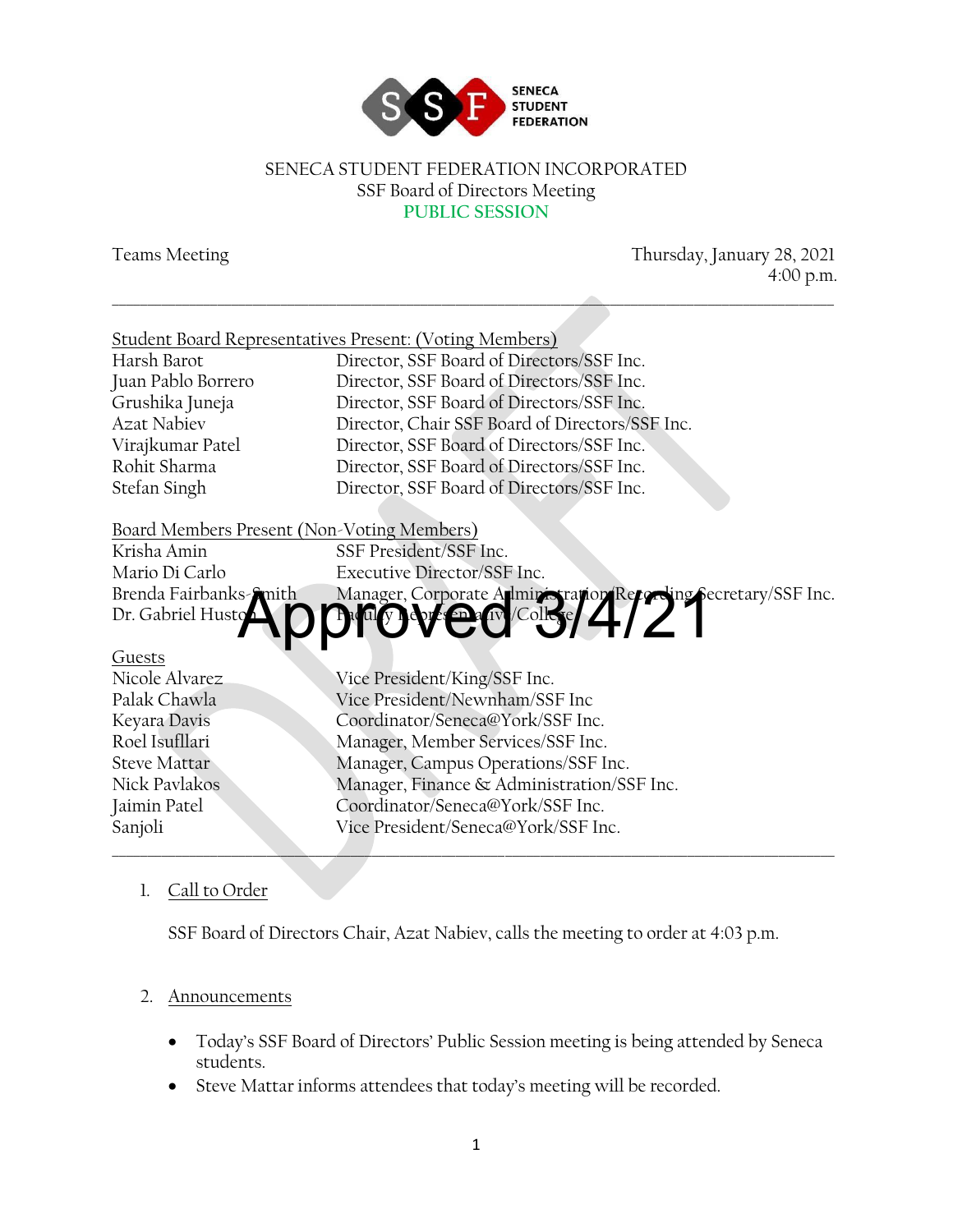3. Acceptance of Agenda

It was MOVED by Rohit Sharma, and SECONDED by Harsh Barot, "that the agenda for Thursday, January 28, 2021 be accepted as presented".

C A R R I E D

4. Conflict of Interest

None declared.

5. Vision 2020

It was MOVED by Harsh Patel, and SECONDED by Stefan Singh, "that Vision 2020 be deferred to later in the meeting".

C A R R I E D

6. SSF Board of Directors' Public Session Meeting Minutes from Tuesday, December 15, 2020

Members unanimously approve the minutes as presented.

C A R R I E D 7. SSF Board of Directors' Special Session Meeting Minutes from Friday, January 15, 2021 Approved 3/4/21

Members unanimously approve the minutes as presented. C A R R I E D

*Sofia Pino joins meeting at 4:13 p.m.*

8. Vision 2020 Update

Sofia shares the Vision 2020 PowerPoint presentation.

Vision 2020 is now in Phase 2 with full time manager's job descriptions being updated to include/remove duties and to ensure the SSF's mission, vision and values are being reflected. The final version of the job descriptions will be completed by the week of February 1, 2021 with an In Camera meeting of the Board to be held to review the final job descriptions. Following approval, compensation analysis will be conducted by a third party vendor. A question and answer period follows.

The Board Advisor role is discussed. Members will submit their suggestions which will be provided to Sofia.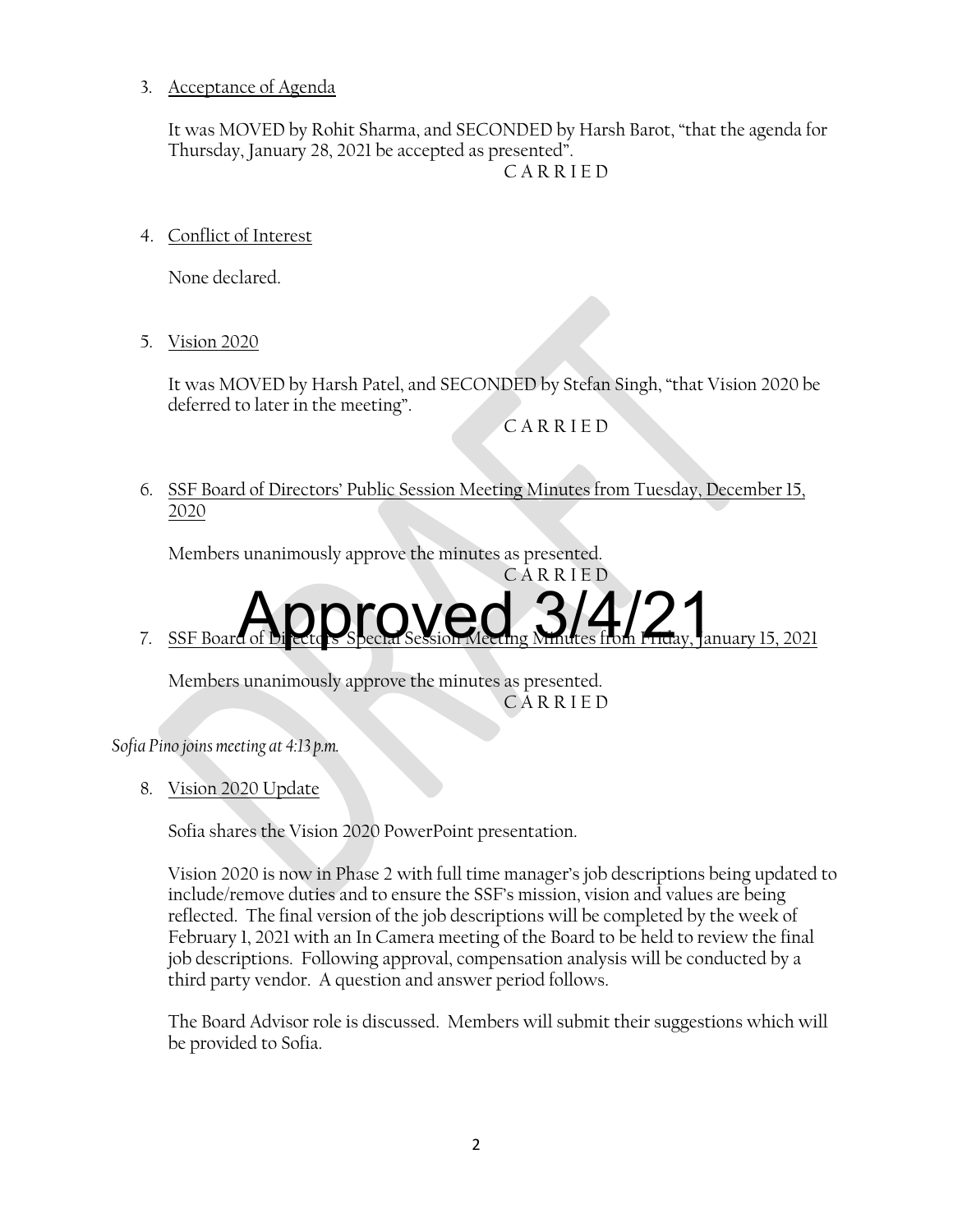Krisha has been in contact with the college regarding Council job descriptions and formal recognition by the college, of students showing an interest in Council positions. A follow-up meeting with Sofia and the college will take place to move this item forward.

*Sofia Pino leaves meeting at 4:21 p.m.*

9. Executive Director's Report

Mario Di Carlo's report was sent to members prior to today's meeting.

A question and answer period follows.

#### 10. SSF President's Report

Krisha Amin's report was sent to members prior to today's meeting.

A question and answer period follows.

11. Survey Results

Krisha Amin shares her screen and reviews survey results.

# Results from the survey are discussed. 3/4/21

### 12. Proposal for Increased Allocation of Funds Towards Bursaries & Awards

With an increase in student enrollment, the SSF is able to provide additional funds to students who are in need of financial support.

After reviewing the SSF's current financial situation, Mario suggests the SSF can safely dedicate an additional \$750,000.00 to bursary funds. These additional funds would bring the SSF's total contributions to \$1,000,000.00. The additional \$750,000.00 will be distributed in the winter 2021 semester. Collaboration will take place with the college to ensure funds are allocated to areas where most needed.

Gurshika and Mario are asked to provide an update at the next Board meeting.

Students eligible to receive funding must have a social insurance number. Students residing outside of Canada, with a social insurance number are also eligible.

It was MOVED by Grushika Juneja, and SECONDED by Rohit Sharma, "to approve the allocation of an additional \$750,000.00 for student bursaries and awards". C A R R I E D

An update will be provided at the next SSF Board of Directors' meeting.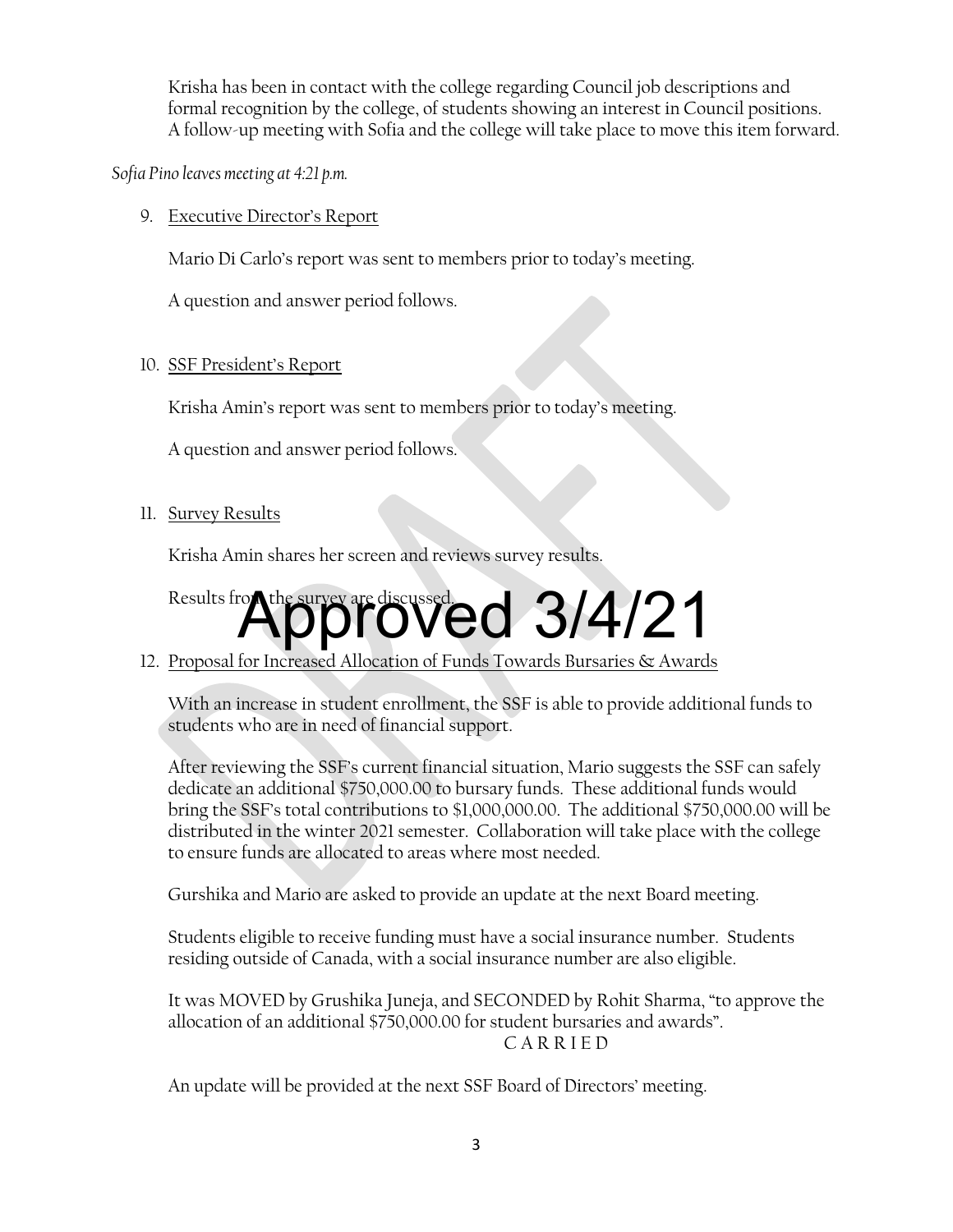#### 13. Update on Mid-Term Performance Evaluations

Mid and end of term performance evaluations for Council, Board and SSF managers are being finalized.

#### 14. Update on Senecentre Renovation Planning

The latest information is that the SSF's renovation will be included with the college's plan for a Wellness Centre. Mario will participate in any related renovation conversations.

The college is also planning to survey students to determine what they would like to see in a Wellness Centre which can also be an opportunity for the SSF based on our support of students through their health and dental insurance.

#### 15. Election Committee Recommendations

Grushika Juneja, Chair of the Elections Committee provides an update.

SSF Elections CEO, Nancy Oomen, provided recommendations for changes to the Election Package. Suggested changes included:

- Return to previous GPA requirements. This decision should be made in April 2021.
- Clarification of SSF's  $\mathsf{C}$  de of  $\mathcal{L}$  and  $\mathsf{C}$ . This decision should be made in April 2021. m previous GPA requirements. This design doubt of method

An Election Appeal Committee is required should any election appeals be submitted. It is recommended that all Board members who are not running in the upcoming SSF General Elections become part of this committee.

*Members unanimously agree to recess the meeting for ten minutes. Meeting resumes at 5:50 p.m.*

#### 16. Proposal for Governing Documents Revision Committee Creation

As part of the Vision 2020 project, it was suggested that the SSF's documents including By-laws & Operating Policy, etc., be revised to align with governing documents. It was suggested that a committee be struck to ensure changes, etc., are done on a committee level. The committee will consist of four Board members, SSF President and SSF Executive Director. Board members Grushika Juneja, Juan Pablo Borrero, Harsh Barot volunteer for the committee.

It was MOVED by Grushika Juneja, and SECONDED by Juan Pablo Borrero, "to create a Governing Documents Committee consisting of Grushika Juneja, Azat Nabiev, Harsh Barot, Juan Pablo Borrero, Krisha Amin and Mario Di Carlo".

C A R R I E D